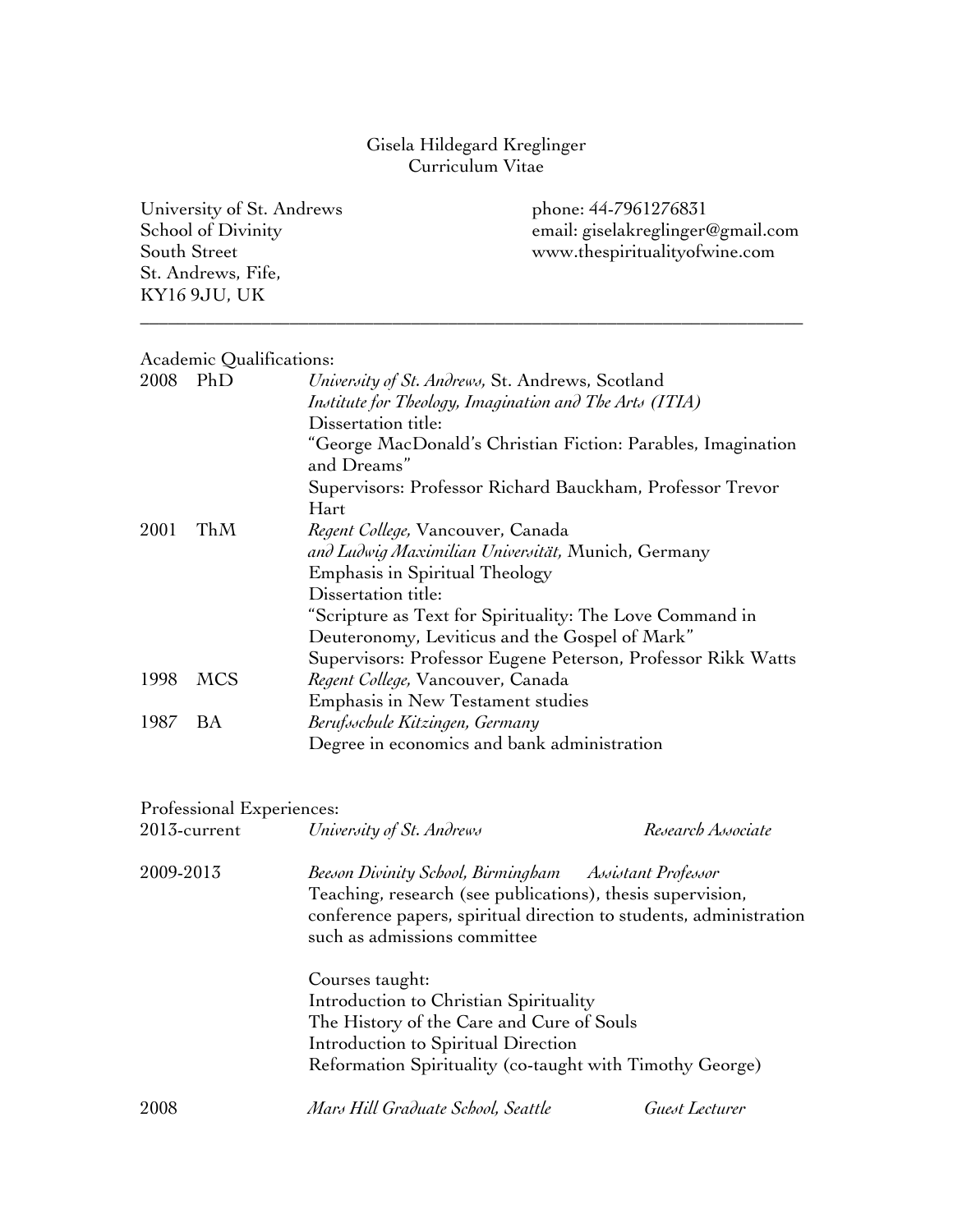|               | Jesus and the Gospels                                                                                |                     |
|---------------|------------------------------------------------------------------------------------------------------|---------------------|
| 2007-2008     | University of St. Andrews                                                                            | Tutor New Testament |
| 2005-2006     | University of St. Andrews                                                                            | Research Assistant  |
| 2004-2005     | University of St. Andrews                                                                            | Tutor German        |
|               | Co-taught theological German reading group                                                           |                     |
| 2001-2003     | Bayern Card Services, Munich, Germany                                                                |                     |
|               | <b>Bank Administrator</b>                                                                            |                     |
|               | Worked as bank administrator                                                                         |                     |
|               | Designed and taught in-house training course                                                         |                     |
| 2000-2001     | Henn Architects, Munich, Germany                                                                     |                     |
|               | <b>Bank Administrator</b>                                                                            |                     |
|               | Administrative assistant                                                                             |                     |
| 1996-1997     | Regent College                                                                                       | Teaching Assistant  |
|               | Graded papers and directed students in their research                                                |                     |
| 1991-1993     | Youth With A Mission, Amsterdam, Holland                                                             | School Staff        |
|               | Staff at an international Christian school                                                           |                     |
|               | Educational trips to Eastern Europe and China                                                        |                     |
| 1991 (04-07)  | Städtische Sparkasse Würzburg, Germany                                                               | Student Worker      |
|               | Worked as bank administrator                                                                         |                     |
| 1987-1989     | Sparkasse Kitzingen, Germany                                                                         | Bank administrator  |
|               | Worked in stock department as administrator and advised                                              |                     |
|               |                                                                                                      |                     |
|               | customers<br>Foreign exchange department: administrator                                              |                     |
|               |                                                                                                      |                     |
| Languages:    | German: fluent                                                                                       |                     |
|               | English: fluent                                                                                      |                     |
|               | French: reading knowledge                                                                            |                     |
|               | Greek: reading knowledge                                                                             |                     |
|               | Dutch: reading knowledge                                                                             |                     |
|               | Hebrew: research knowledge                                                                           |                     |
|               |                                                                                                      |                     |
| Publications: |                                                                                                      |                     |
| Monographs    |                                                                                                      |                     |
|               | Storied Revelation: Parables, Imagination and George MacDonald's                                     |                     |
|               | Christian Fiction (Distinguished Dissertations in Christian                                          |                     |
|               | Theology). Eugene, OR: Wipf & Stock, August 2013.                                                    |                     |
|               | <i>The Spirituality of Wine.</i> Grand Rapids, MI: Eerdmans, April                                   |                     |
|               | 2016                                                                                                 |                     |
|               |                                                                                                      |                     |
|               | The Spirituality of Wine: A Family Story Retold. Grand Rapids MI:                                    |                     |
|               | Eerdmans, forthcoming 2017)                                                                          |                     |
|               |                                                                                                      |                     |
|               | <i>Healing the Rift: Worship, Spirituality <math>\mathcal{C}</math> the Arts:</i> (proposal written, |                     |
|               | research and writing begun)                                                                          |                     |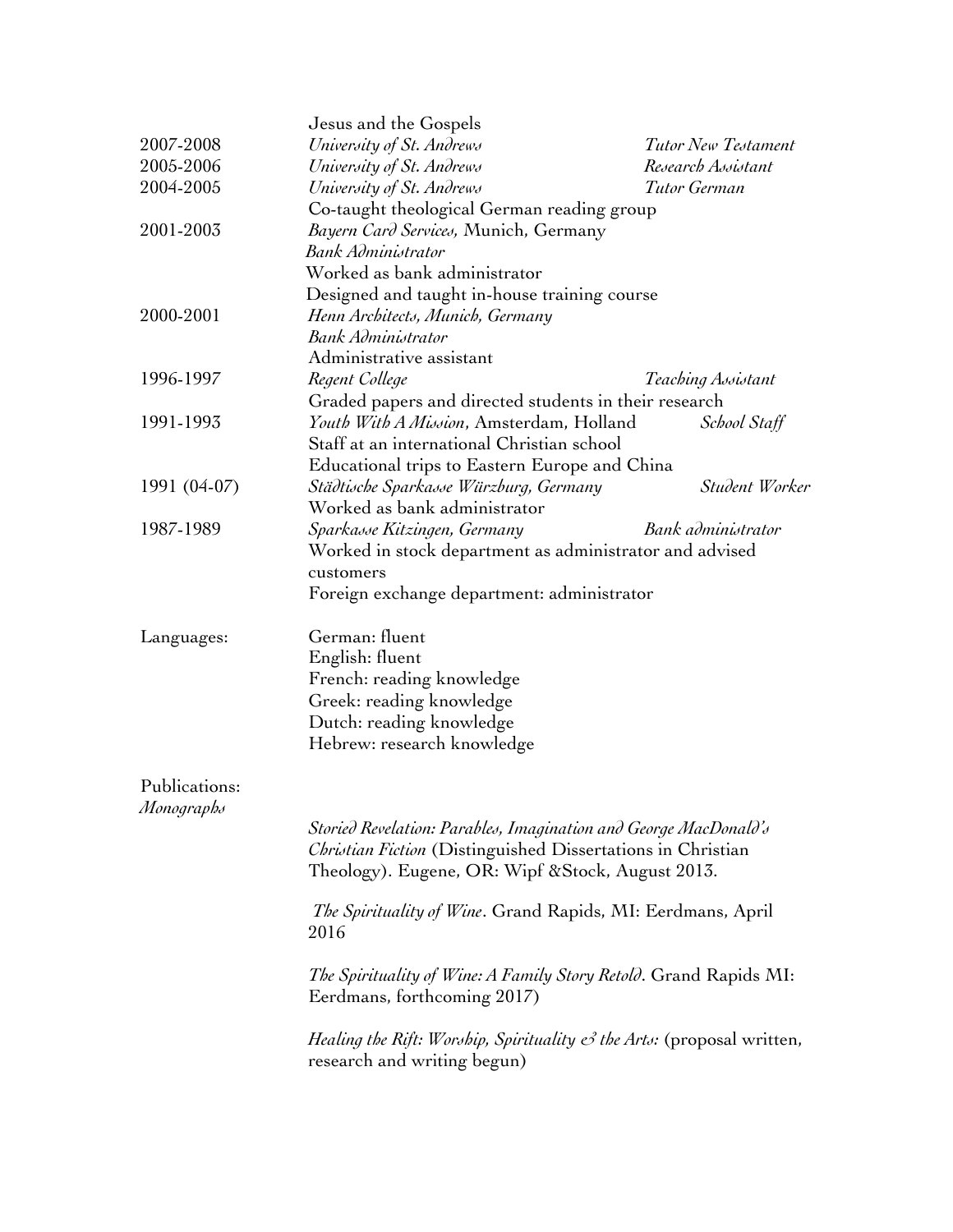| Chapters in books    | "Poets, Dreamers and Mediators: The Metaphors of Dreams,<br>Night and Death in Novalis's Hymns to the Night and George<br>MacDonald's Lilith" in George MacDonald: Literary Heritage and<br>Heirs: Essays on the Background and Legacy of His Writing, ed.<br>Roderick McGillis, (Wayne, PA: Zossima Press, 2008), pp. 25-<br>43. |
|----------------------|-----------------------------------------------------------------------------------------------------------------------------------------------------------------------------------------------------------------------------------------------------------------------------------------------------------------------------------|
|                      | "Shema, Israel': The Love Command in Early Israelite<br>Spirituality." Alive to the love of God: essays presented to James M.<br>Houston by his students on his 75th birthday, ed. Kenneth N.<br>Pearson, Regent College Publishing, 1998, 57-73.                                                                                 |
| Articles in Journals | "The Bible in George MacDonald", Oxford University Press,<br>online library, forthcoming 2017.                                                                                                                                                                                                                                    |
|                      | "Storied Revelations: The influence of George MacDonald upon<br>J.R.R. Tolkien and C.S. Lewis" in Sewanee Theological Review 57:3<br>$(2014)$ , pp. 301-320.                                                                                                                                                                      |
|                      | "Grace hunting: Paul Gerhardt's Lutheran Christian<br>Spirituality" in Journal for Spiritual Formation and Soul Care 6:2<br>$(2013)$ , pp. 160-178.                                                                                                                                                                               |
|                      | "Reading Scripture in Crisis: The Victorian Crisis of Faith and<br>George MacDonald's Response in light of Coleridge." North<br>Wind: A Journal of George MacDonald Studies 27 (2008), pp. 79-103.                                                                                                                                |
| Dictionary articles  | "George MacDonald" (pp. 594-596)<br>"Gertrude of Helfta" (p. 474)<br>"Henry Suso [Heinrich Seuse]" (p. 779)<br>"Johannes Tauler" (p. 783-784)<br>"Mechthild of Magdeburg" (p. 606)<br>"Story" (pp. 773-774)<br>in Dictionary of Christian Spirituality, ed. Glen Scorgie,<br>(Zondervan), 2011.                                   |
|                      | "George MacDonald" (pp. 399-400)<br>in The Tolkien Encyclopedia Scholarship and Critical Assessment, ed.<br>Michael D.C. Drout, Ruthledge, 2006.                                                                                                                                                                                  |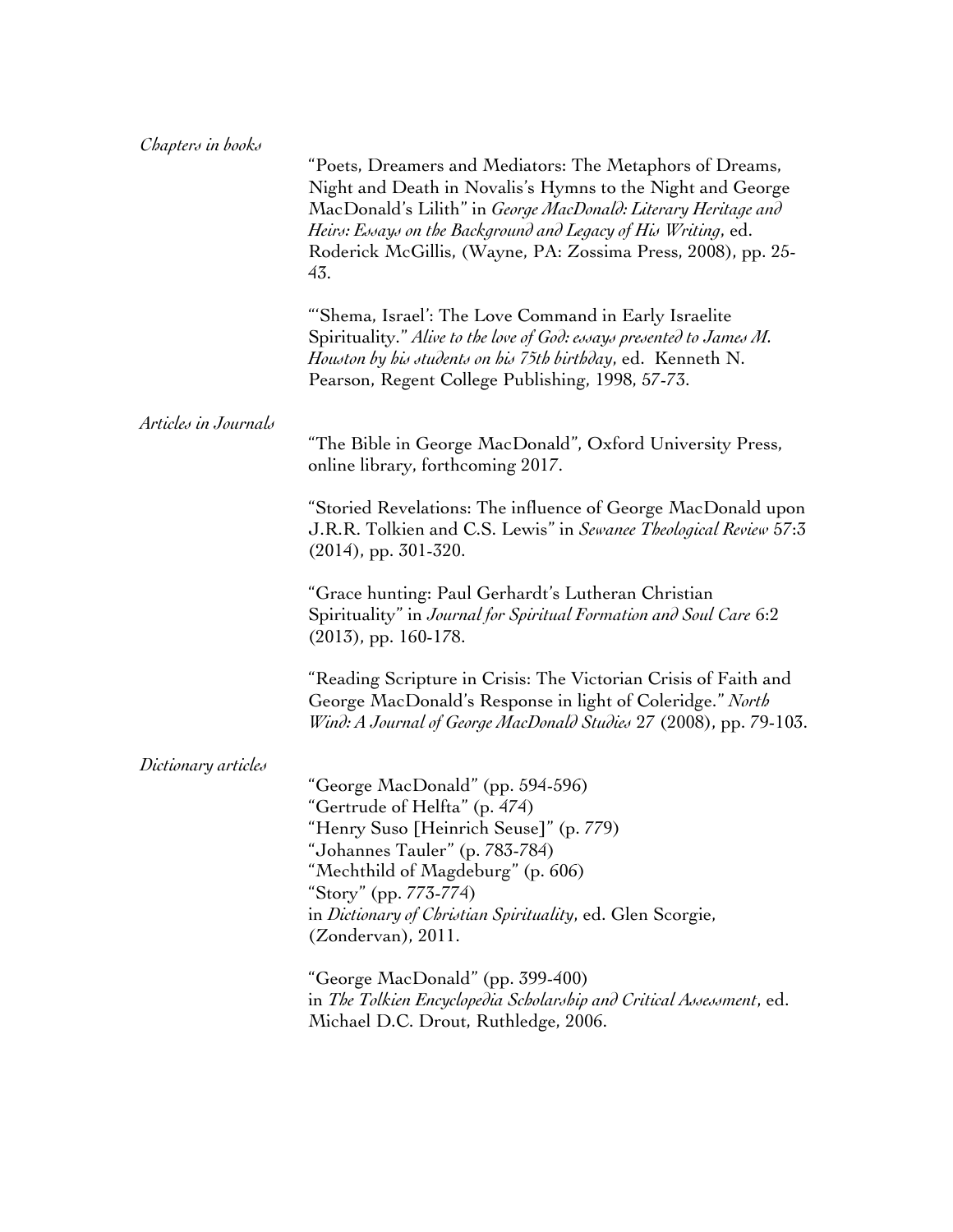| <b>Book</b> reviews      |                                                                                                                                                                                  |
|--------------------------|----------------------------------------------------------------------------------------------------------------------------------------------------------------------------------|
|                          | Gerold Thomas: Die Gotteskindschaft des Menschen: Die theologische<br>Anthropologie bei George MacDonald. Berlin: LIT VERLAG, 2007,<br><i>North Wind</i> , Spring 2008.          |
|                          | Current Supervision: Guided Study: Wine in the Old Testament, ThM student at<br>Western Seminary, Grand Rapids, MI, USA                                                          |
| Academic Papers:<br>2017 | "Engaging New Zealand Culture: The Spirituality of Wine",<br>Knox lecture series, Knox Centre for Ministry and Leadership,<br>Dunedin, New Zealand, 3 Lectures, January/February |
| 2016                     | "The Spirituality of Wine with special reference to the Slow<br>Food Movement", University of Edinburgh, November                                                                |
| 2016                     | "The Spirituality of Wine", Seattle School of Theology, Seattle,<br>USA, May                                                                                                     |
| 2016                     | "The Five Senses at Play in the Spiritual Life", ITIA, St.<br>Andrews, Scotland, April                                                                                           |
| 2015                     | "Wine in the Ritual of the Eucharist", to be given at SBL,<br>Atlanta, November                                                                                                  |
| 2014                     | "Baptismal Death: C.S. Lewis' Baptism into George<br>MacDonald's Storied Imagination", given at Magdalen College,<br>University of Oxford, August                                |
| 2014                     | "The Golden Thread: Tracing the theme of wine from Genesis to<br>Revelation", given at University of St. Andrews, March                                                          |
| 2013                     | "Wine in the Eucharist, Christ present in Wine: Against Gnostic<br>Heresies" given at ITIA, University of St. Andrews, November                                                  |
| 2013                     | "Storied Conversions: the Influence of George MacDonald on<br>C.S. Lewis and J.R.R. Tolkien" given at An Inklings Week in<br>Oxford, Oxford, July                                |
| 2012                     | "I Am the Vine, you are the branches: towards a biblical creation<br>spirituality" given at ETS, Chicago, November                                                               |
| 2011                     | "Grace Hunting: The Christian Spirituality of Paul Gerhardt<br>today and yesterday" given at the Reformation Heritage<br>Lectures, Beeson Divinity School, Birmingham, AL        |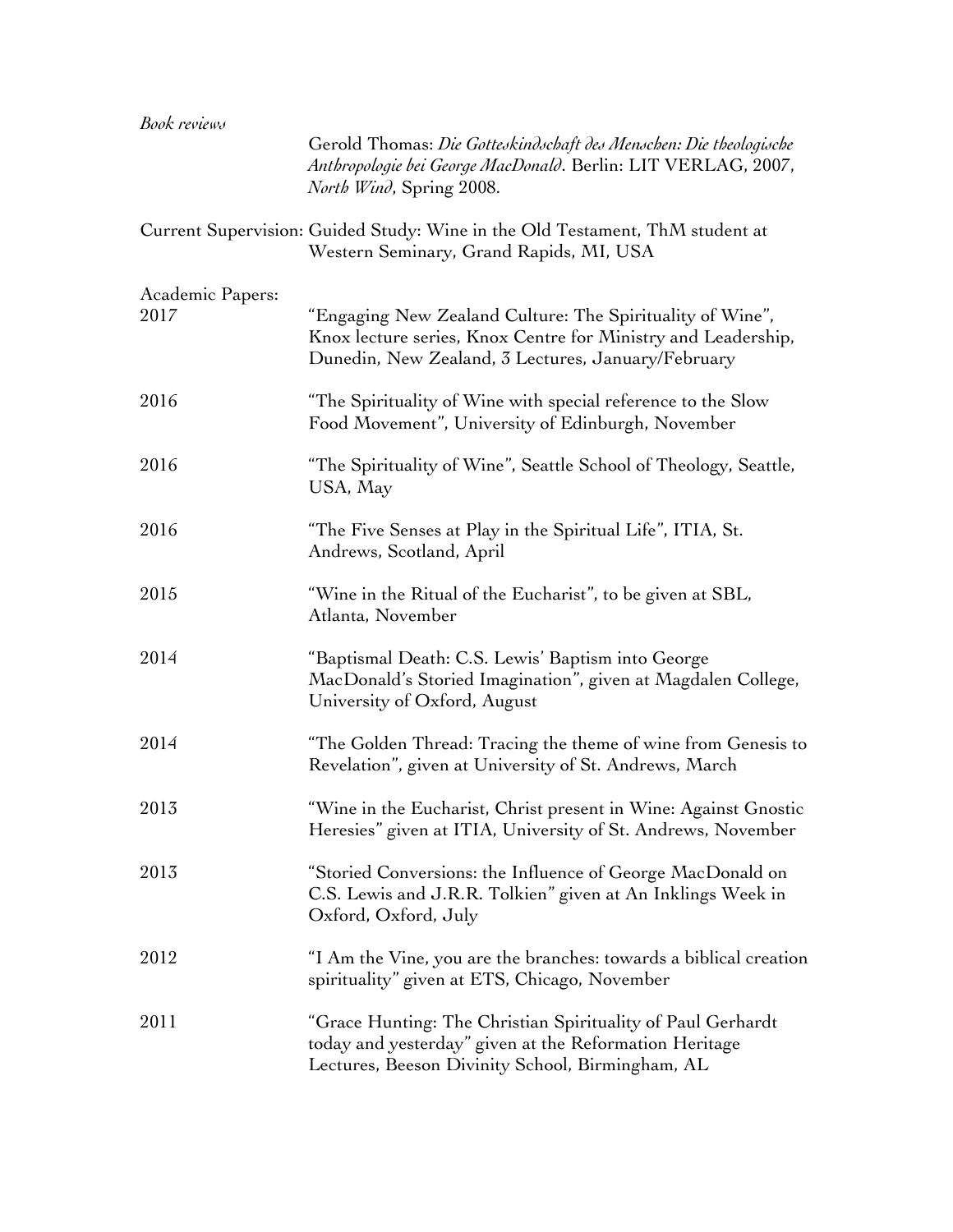| 2010 | "The Protestant Imagination: Novalis's <i>Hymns to the Night</i> as an<br>expression of the poet as priest" AAR, Atlanta                                                                                                                                                             |
|------|--------------------------------------------------------------------------------------------------------------------------------------------------------------------------------------------------------------------------------------------------------------------------------------|
| 2006 | "Poets, Dreamers and Mediators: Nocturnal Modes in<br>MacDonald and Novalis" given at ITIA, University of St.<br>Andrews, St. Andrews                                                                                                                                                |
| 2005 | "Poets, Dreams and Mediators: The Subversion of Enlightened<br>Life through the Metaphors of Dreams, Night and Death in<br>Novalis's Hymns to the Night" at the George MacDonald<br>conference held at Baylor University, Waco, Texas                                                |
| 2005 | "Shock Reinvested: George MacDonald's understanding of the<br>parables in light of the New Hermeneutics school" given at ITIA,<br>University of St. Andrews, St. Andrews                                                                                                             |
| 2003 | "Story Shaping Story: A Rediscovery of the Storied Nature of<br>Scripture through the Stories of George MacDonald" given at a<br>conference sponsored by the Lilly Foundation called 'A<br>Narratable World: The Theological Implications of Story' at<br>Seattle Pacific University |
|      | Non-Academic Presentations:                                                                                                                                                                                                                                                          |
| 2016 | See: http://www.giselakreglinger.com/#!events/coer for a                                                                                                                                                                                                                             |
| 2015 | complete list of my speaking tour in Canada and the USA<br>"Towards a Theology of Joy and Feasting: Embracing the Five<br>Senses," given at St. Martin's Lutheran church, Segnitz,<br>Germany (August)                                                                               |
| 2015 | "A Theology of Joy and Feasting," given at Abbey Summery<br>School, Edinburgh, Scotland (July)                                                                                                                                                                                       |
| 2015 | "Towards a Theology of Joy and Feasting: Embracing the Five<br>Senses," given at All Saints Episcopal Church, Birmingham, AL<br>$(\text{July})$                                                                                                                                      |
| 2015 | "Biblical Foundations for a Spirituality of Wine", given at All                                                                                                                                                                                                                      |
| 2015 | Saints Episcopal Church, Birmingham, AL (June)<br>"Coming to our Senses: A Spirituality of Wine," given at                                                                                                                                                                           |
|      | InSpero, Birmingham, AL (June)                                                                                                                                                                                                                                                       |
| 2015 | "Biblical Foundations for a Spirituality of Wine," given at The                                                                                                                                                                                                                      |
|      | Table Church, Bend, OR (May)                                                                                                                                                                                                                                                         |
| 2015 | "A Spirituality of Wine," given at St. James Episcopal Church,                                                                                                                                                                                                                       |
|      | Edinburgh, All Saints Episcopal Church, St. Andrews (March)                                                                                                                                                                                                                          |
| 2014 | "A Spirituality of Wine," given at St. Aldate's Anglican Church,                                                                                                                                                                                                                     |
|      | Oxford, UK (August)                                                                                                                                                                                                                                                                  |
| 2014 | "Coming to our Senses: A Spiritualty of Wine" at InSpero, a                                                                                                                                                                                                                          |
| 2014 | Christian arts ministry in Birmingham, AL, USA (August)<br>"A Spirituality of Wine," given at food retreat at Laity Lodge,                                                                                                                                                           |
|      | Texas, (July)                                                                                                                                                                                                                                                                        |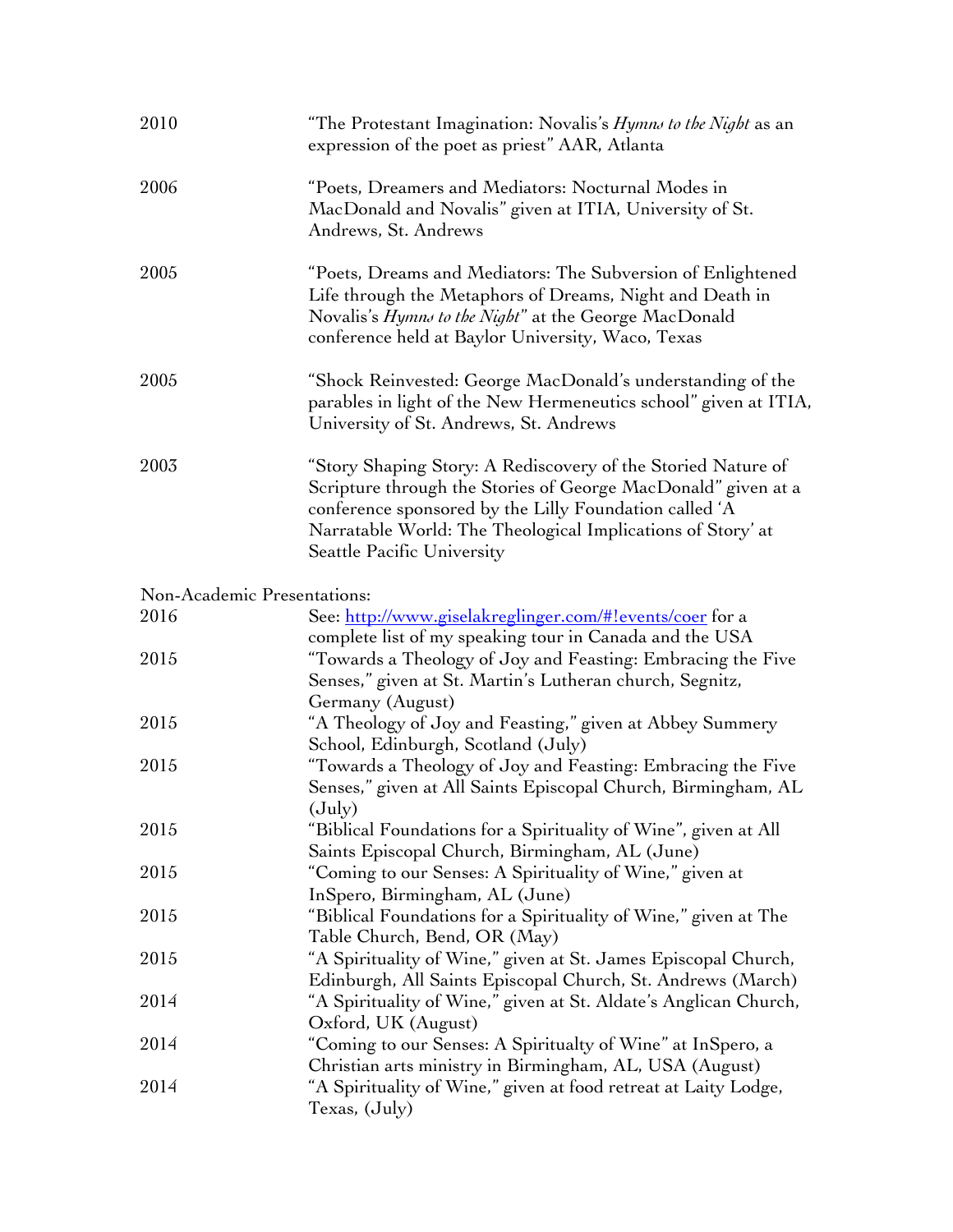2006 "Cultivating a Posture of Openness and Receptivity towards Hope in Bread and Wine: Reflections from a Lutheran Wine Crafting Tradition" given ITIA Research Colloquium, University of St. Andrews

Membership in Academic organizations: American Academy of Religion Society for the Study of Christian Spirituality George MacDonald Society

| Awards:   |                                                              |
|-----------|--------------------------------------------------------------|
| 2016      | Research grant, Butt Foundation (USA)                        |
| 2013-2015 | Research grant, Selah Foundation (USA)                       |
| 2003-2006 | PhD scholarship, Selah Foundation (USA)                      |
| 2005      | St. Mary's College Research Bursary                          |
|           | Awarded for presenting a paper at Baylor University, Texas   |
| 2004/2005 | St. Deiniol's Library Research scholarship, Hawarden, Wales  |
| 2003      | St. Mary's College Research Bursary                          |
|           | Awarded for presenting a paper at Seattle Pacific University |
| 2001      | The Spiritual Theology Prize, Regent College                 |
|           |                                                              |

|           | Volunteer work (selected & relating to the arts):          |
|-----------|------------------------------------------------------------|
| 2010-2013 | Led artist ministry at All Saints Episcopal Church,        |
|           | Birmingham, AL                                             |
| 2012-2015 | Board member, theological & aesthetic advisor for InSpero, |
|           | ecumenical arts ministry, Birmingham, AL (www.inspero.org) |